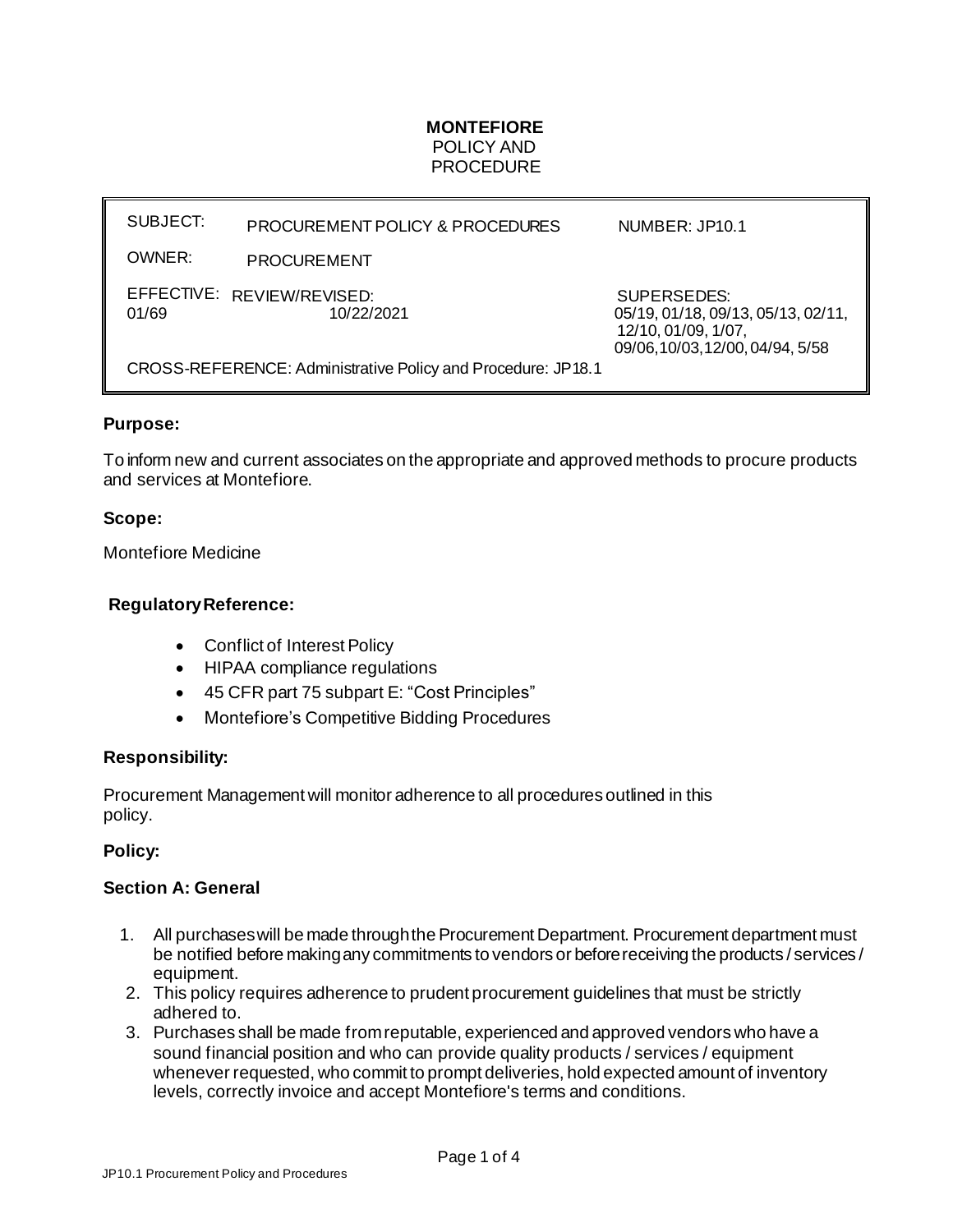- 4. All commitments to purchase any product, service or equipment willbe made by the Procurement Department.
- 5. No expenditure of organizational funds for merchandise or services may be made without the assignment of a purchase order number by the Procurement Department, except for a well-defined emergency resulting outside the Procurement Department's business hours. (See Section B, Paragraph 5)
- 6. All department leaders / requesters must notify the Procurement Department of all merchandise to be returned to the distributor or manufacturer regardless of the value. Please refer to Administrative Policy "Return of Merchandise Policy", policy # JP1 7.1.
- 7. Montefiore Medicine does not permit endorsement of commercial products, services or equipment, unless authorized byPublic Relations.
- 8. Montefiore associates will observe the Conflict of Interest policy when making procurement decisions and / or interacting with business partners.Expenditures of Montefiorefunds shall in no way accrue to the benefit of any individualthat is officially connected with Montefiore. Gifts are not to be accepted. No Purchases will be made for personal use by employees other than forjob related activities.
- 9. All requisitions for procurement of products, services and equipment require approval as outlined in the Administrative Policy "Authorization to Procure Products & Services", policy # JP18.1.
- 10. A "Business Associate Agreement" is to be completed by the vendor to verify compliance with HIPAA when applicable.

# **Section B: Procurement Guidelines for Departments**

- 1. The requesting department is responsible to provide product / service / equipment specifications clearly and completely.
- 2. All sales and service representatives must register with Montefiore's designated Vendor Credentialing platform / tool prior to visiting any personnel associated with Montefiore. All MedicalDevice Representatives must comply with Montefiore Compliance Policy JP54.1 (This policy ensures that the best interest of the patient is the principal factor in any decisions to use pharmaceuticals, medical equipment and devices or clinical services in patient care which is available on Montefiore internet and intranet sites.)
- 3. The procurement department will work with department leaders or designated associates to review supplier preferences and / or brand requests. However, in an effort to mitigate vendor fragmentation and optimize existing supplier partnerships, the Procurement Department may decide to use existing suppliers.
- 4. Purchase requisitions are requiredforallproducts, services and equipment, and must have appropriate authorization of the party responsible for the account to which the product, service or equipment is charged.
- 5. Emergency orders placed after business hours must be approved by the requesting department's cost center owner only. Any order placed in such anemergency after business hours must be reported to the Procurement Department using a Purchase Requisition by the following business day, while specifying the purchase details and the reasoning.
- 6. When initiating a procurement funded by a Federal Award, the requester must comply in manners consistent with open competition and will only include costs allowable and consistent with Federal Cost Principlesreferenced in 45 CFR Part 75, subpart E: Cost Principles. All procurement policy requirements are applicable for grant funded purchases unless grant requirements dictate any specifics.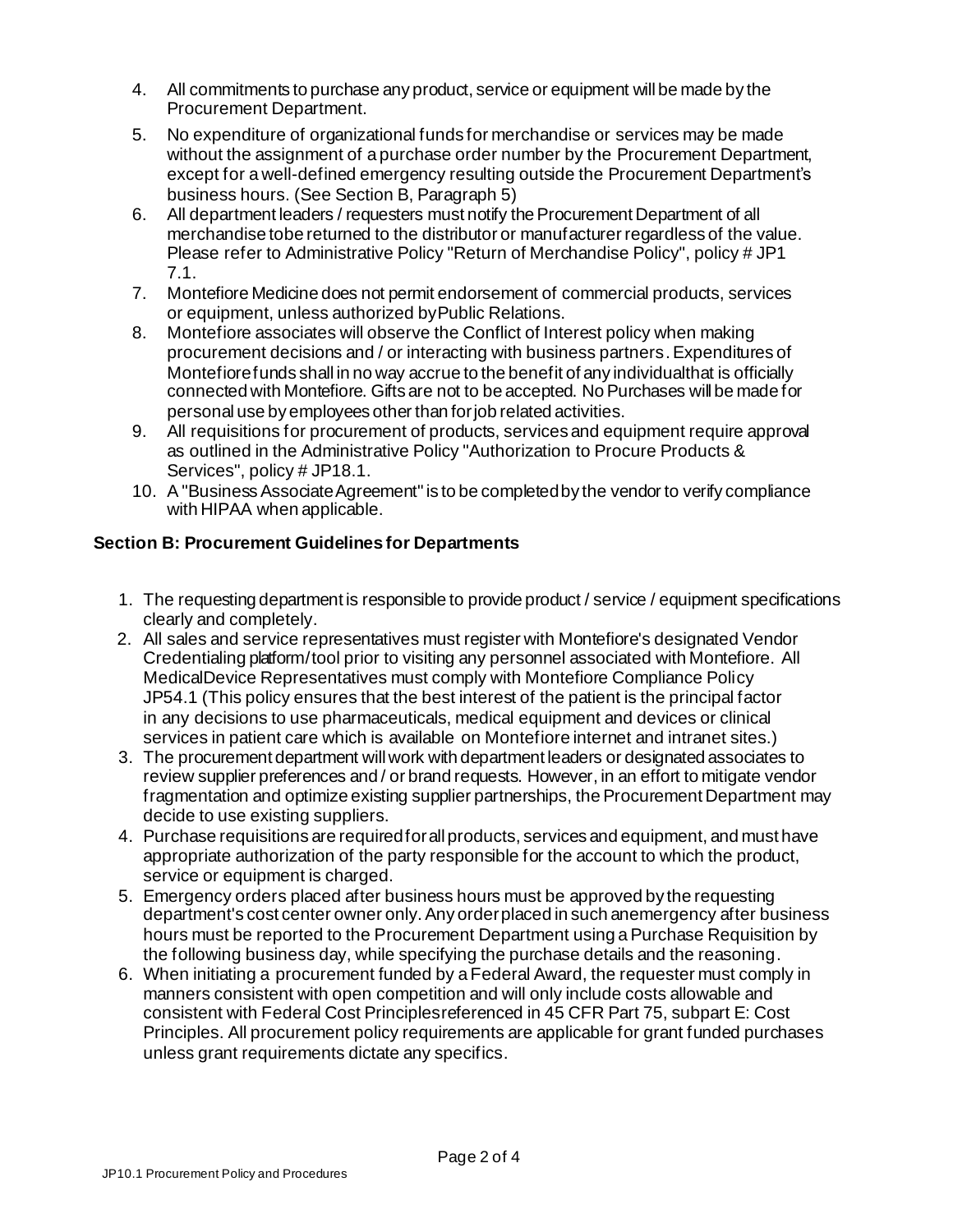# **Section C: Procurement Responsibility**

- 1. Purchasing requestsmade by departments should clarifyacomplete descriptionof product / service and where possible may suggest a vendor, the price offered, delivery date, and ifapplicable, supplier diversity status.
- 2. The Procurement Department is responsible:
	- Identifying and selecting the vendor to make the purchase from,
	- Converting the requisitions into a purchase order
	- Facilitating the process.
	- Obtaining pricing information in accordance outlined in the Procurement Department'sgeneral guidelines and procedures at the time of purchase.
- 3. Consistent with Montefiore competitive bidding policies, all contracts and purchase order commitments will be negotiated with the best interest of Montefiore in mind. The Procurement Department will ensure that purchase of products, services, and equipment are competitively bid in a manner that evaluates vendor price, quality, expertise, service, regulatory and legal compliance and overall financial and operational impact to Montefiore (compliant with MontefioreCompetitive BiddingPolicy). Local and Diverse businesses will be considered in the vendor selection process and be evaluated when service or product costs are comparable and of equal value (See Section F: Supplier Diversity). Vendors are required to be in good standing and not be listed on the Office of Inspector General government watch lists. Single commitments or contracts inexcess of \$50,000 or annual spend with the same supplier exceeding \$50,000 must be competitively bid and all exceptions must be documented accordingly before any commitment and approved by CFO.

## **Section D: Receipt and Payment**

- 1. Accounts Payable is authorized to pay for items with a valid Montefiore purchase order number which has available funds and only for the items, quantity and price listed on the purchase order.
- 2. Discrepancies between the amount shown on the purchase order and the amount shown on the invoice will be reviewed by the Procurement Department. The Procurement Department will advise Accounts Payable as to the appropriate steps to proceed with payment.
- 3. Receiving will record the shipment and will ensure that all merchandise is received as ordered.
- 4. Unauthorized invoices without a valid Purchase Order issued by the Procurement department will become the obligation of theperson who incurred them. Unauthorized invoices are those received by Montefiore for any purchase of product, service or equipment not made by the Procurement Department. Requisitions sent to the Procurement Department 'after the fact' (after a product / equipment has been received or a service has been rendered), and which are not considered to have a well-defined emergency business reason are going to be classified as unauthorized. The Procurement Department will report monthly, all 'after the fact' invoices to the respective Department Leaders with a copy to the CFO.